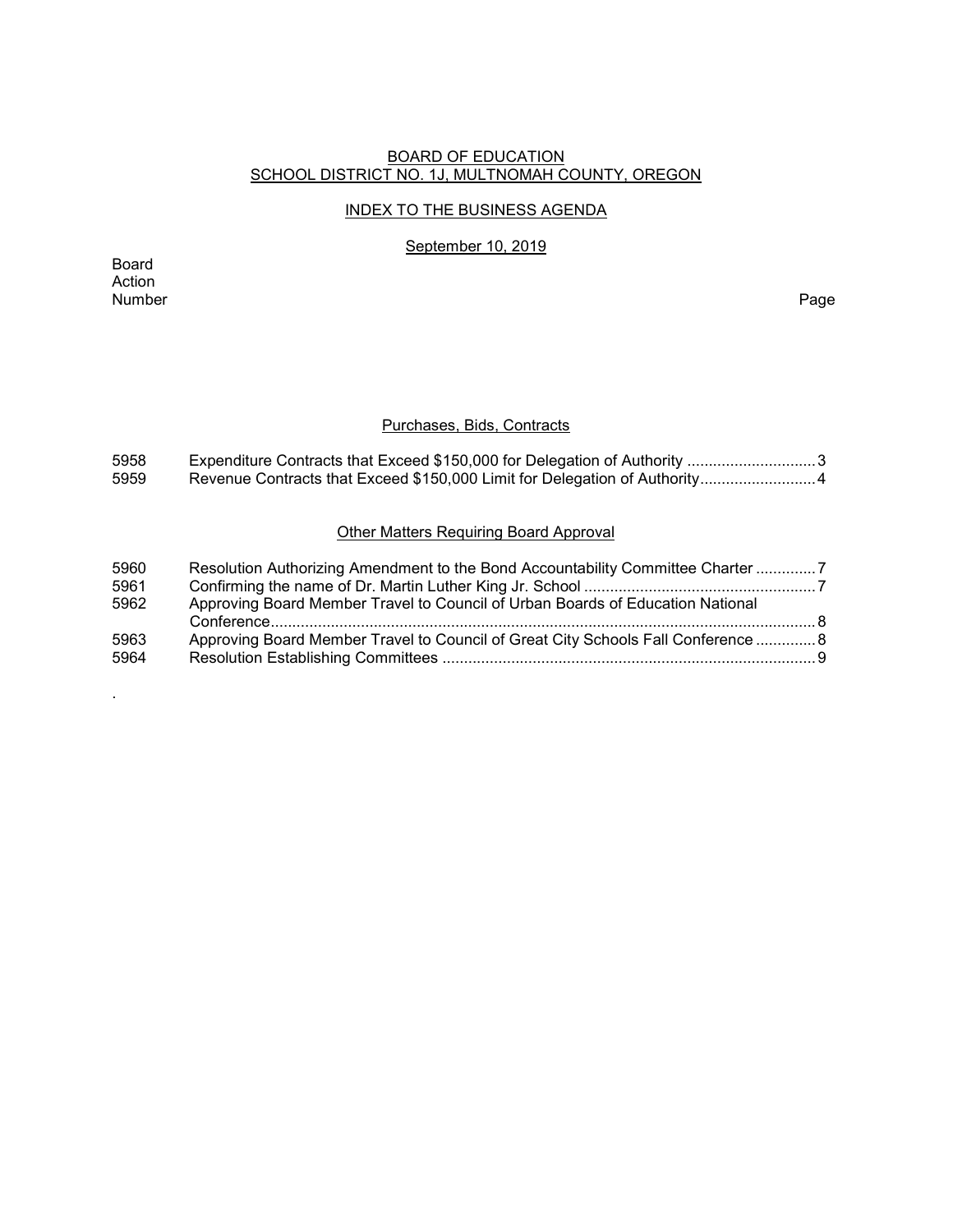September 10, 2019

Purchases, Bids, Contracts

Resolutions Number 5958 and 5959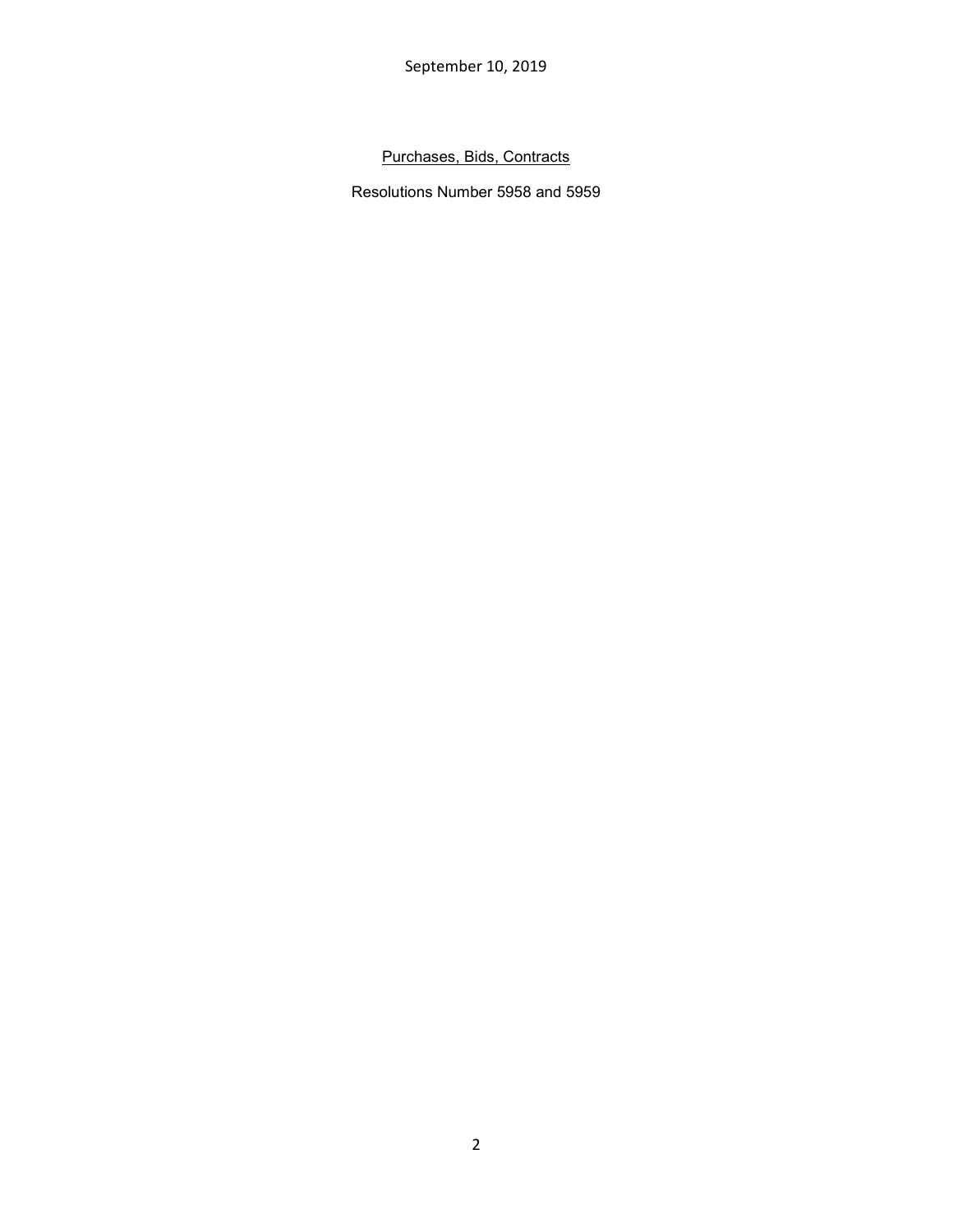# Expenditure Contracts that Exceed \$150,000 for Delegation of Authority

#### **RECITAL**

Portland Public Schools ("District") Public Contracting Rules PPS-45-0200 ("Authority to Approve District Contracts; Delegation of Authority to Superintendent") requires the Board of Education ("Board") enter into contracts and approve payment for products, materials, supplies, capital outlay, equipment, and services whenever the total amount exceeds \$150,000 per contract, excepting settlement or real property agreements. Contracts meeting this criterion are listed below.

#### **RESOLUTION**

The Superintendent recommends that the Board approve these contracts. The Board accepts this recommendation and by this resolution authorizes the Deputy Clerk to enter into the following agreements.

| <b>Contractor</b>                 | Contract<br>Term                                                                                                          | <b>Contract Type</b>       | <b>Description of Services</b>                                                                                                                                 | Contract<br>Amount                                                                      | Responsible<br>Administrator,<br><b>Funding Source</b>     |
|-----------------------------------|---------------------------------------------------------------------------------------------------------------------------|----------------------------|----------------------------------------------------------------------------------------------------------------------------------------------------------------|-----------------------------------------------------------------------------------------|------------------------------------------------------------|
| <b>First Response</b><br>Security | 10/1/19<br>through<br>9/30/20<br>Options to<br>renew for<br>four<br>additional<br>one-year<br>terms<br>through<br>9/30/24 | <b>Services</b><br>S 68554 | Private security services to<br>respond to intrusion and fire<br>alarms and conduct foot patrols<br>during the evenings and<br>weekend hours.<br>RFP 2019-2661 | Original Term:<br>\$175,000<br>Total through<br>maximum<br>renewal period:<br>\$875,000 | C. Hertz<br><b>Fund 101</b><br>Dept. 5530                  |
| Schommer & Sons                   | TBD                                                                                                                       | Design Build<br>*DB XXXXX  | Design for security upgrades at<br>30 schools.<br>RFP 2019-2550                                                                                                | \$169,235                                                                               | C. Hertz<br><b>Fund 455</b><br>Dept. 5511<br>Project DS007 |

#### **NEW CONTRACTS**

\* Contract is in negotiation and not finalized at this time. Staff seeks advanced authorization for this contract pursuant to the Purchasing & Contracting Delegation of Authority Administrative Directive, 8.50.105-AD, Section X(4): "The District may seek an 'advanced authorization' from the PPS Board of Education for any contract upon the approval of the Director of Purchasing & Contracting. The cost of the contract shall be a 'Not to Exceed' amount. Once the Board has approved it, no further authorization for the contract is required, providing the contract value remains at or below the 'Not to Exceed' amount."

## **NEW INTERGOVERNMENTAL AGREEMENTS ("IGAs")**

No New IGAs

#### **AMENDMENTS TO EXISTING CONTRACTS**

| <b>Contractor</b>            | Contract<br><b>Amendment</b><br>Term | <b>Contract Type</b>                                                         | <b>Description of Services</b>                                                                 | Amendment<br>Amount.<br><b>Contract Total</b> | Responsible<br>Administrator.<br><b>Funding Source</b>     |
|------------------------------|--------------------------------------|------------------------------------------------------------------------------|------------------------------------------------------------------------------------------------|-----------------------------------------------|------------------------------------------------------------|
| Fortis Construction,<br>Inc. | 9/11/19<br>through<br>10/1/21        | Construction<br>Manager/General<br>Contractor<br>CM/GC 66079<br>Amendment 12 | <b>Guaranteed Maximum Price</b><br>Amendment for Madison HS<br>Modernization.<br>RFP 2017-2355 | \$106,341,930<br>\$168,664,007                | C. Hertz<br><b>Fund 455</b><br>Dept. 3218<br>Project DA007 |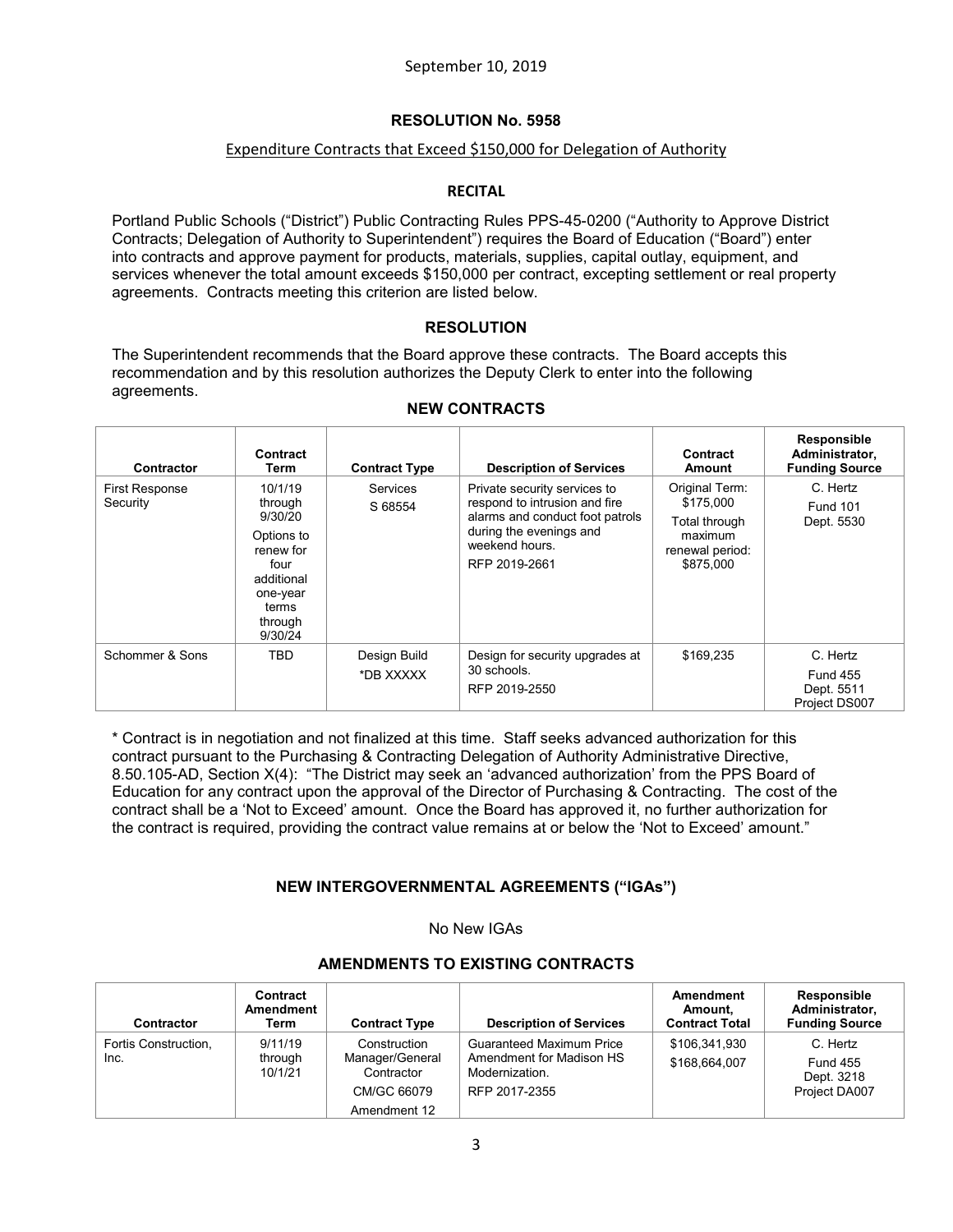# September 10, 2019

| Ameresco, Inc     | 9/11/19<br>through<br>12/31/19 | <b>Energy Saving</b><br>Performance<br>EC 67434<br>Amendment 3 | Interior and exterior lighting<br>upgrades at Whitman, West<br>Sylvan, Harrison Park, and<br>daVinci schools.<br>RFP 06-10-102                                                                                                                                                                                                           | \$747,649<br>\$2,320,190 | C. Hertz<br><b>Fund Varies</b><br>Dept. Varies<br><b>Project Varies</b> |
|-------------------|--------------------------------|----------------------------------------------------------------|------------------------------------------------------------------------------------------------------------------------------------------------------------------------------------------------------------------------------------------------------------------------------------------------------------------------------------------|--------------------------|-------------------------------------------------------------------------|
| Caterpillar, Inc. | 9/11/19<br>through<br>1/29/20  | Cooperative<br>Contract<br>COA 67766<br>Amendment 1            | Adds purchase of emergency<br>generator for fuel yard and<br>provides installation of<br>generators at Student<br>Transportation main<br>administration building,<br>maintenance building, and fuel<br>yard.<br><b>Administering Contracting</b><br>Agency: Sourcewell, previously<br><b>National Joint Powers</b><br>Association (NJPA) | \$178,257<br>\$344,251   | C. Hertz<br><b>Fund 101</b><br>Dept. Varies                             |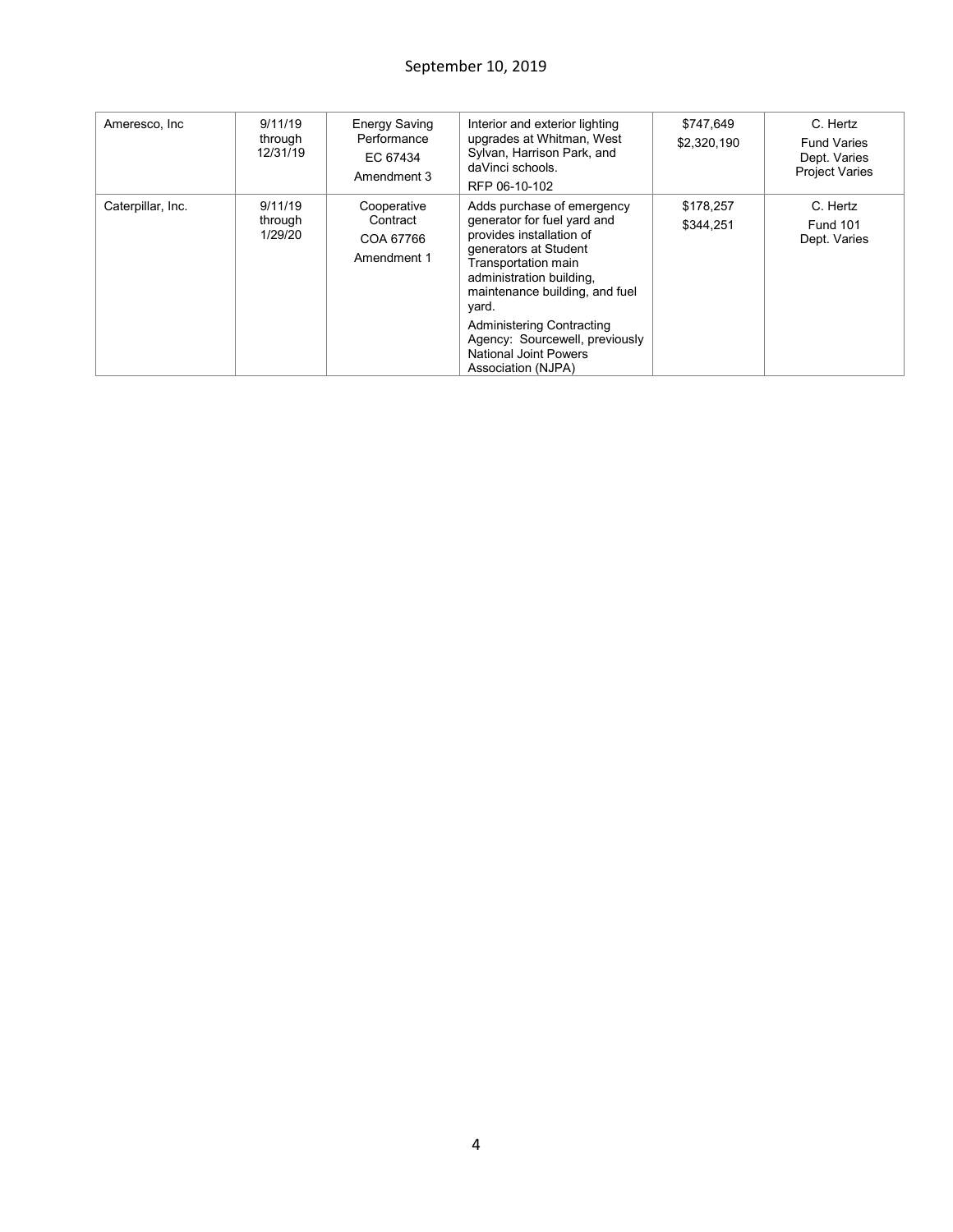## **Resolution No. 5959**

#### Revenue Contracts that Exceed \$150,000 Limit for Delegation of Authority

## **RECITAL**

Portland Public Schools ("District") Public Contracting Rules PPS-45-0200 ("Authority to Approve District Contracts; Delegation of Authority to Superintendent") requires the Board of Education ("Board") to enter into and approve all contracts, except as otherwise expressly authorized. Contracts exceeding \$150,000 per contractor are listed below.

#### **RESOLUTION**

The Superintendent recommends that the Board approve these contracts. The Board accepts this recommendation and by this resolution authorizes the Deputy Clerk to enter into the following agreements.

# **NEW REVENUE CONTRACTS**

No New Revenue Contracts

#### **NEW INTERGOVERNMENTAL AGREEMENTS / REVENUE ("IGA/Rs")**

| Contractor                           | Contract<br>Term             | <b>Contract Type</b>                                       | <b>Description of Services</b>                                                                                                                                             | Contract<br>Amount | Responsible<br>Administrator.<br><b>Funding Source</b>     |
|--------------------------------------|------------------------------|------------------------------------------------------------|----------------------------------------------------------------------------------------------------------------------------------------------------------------------------|--------------------|------------------------------------------------------------|
| Centennial School<br><b>District</b> | 8/1/19<br>through<br>6/30/20 | Intergovernmental<br>Agreement /<br>Revenue<br>IGA/R 68582 | Columbia Regional Program<br>will provide school age<br>classroom services for<br>Deaf/Hard of Hearing (DHH)<br>regionally eligible children<br>placed in a DHH classroom. | \$183.650          | K. Cuellar<br><b>Fund 299</b><br>Dept. 9999<br>Grant S0031 |

## **AMENDMENTS TO EXISTING REVENUE CONTRACTS**

No Amendments to Existing Revenue Contracts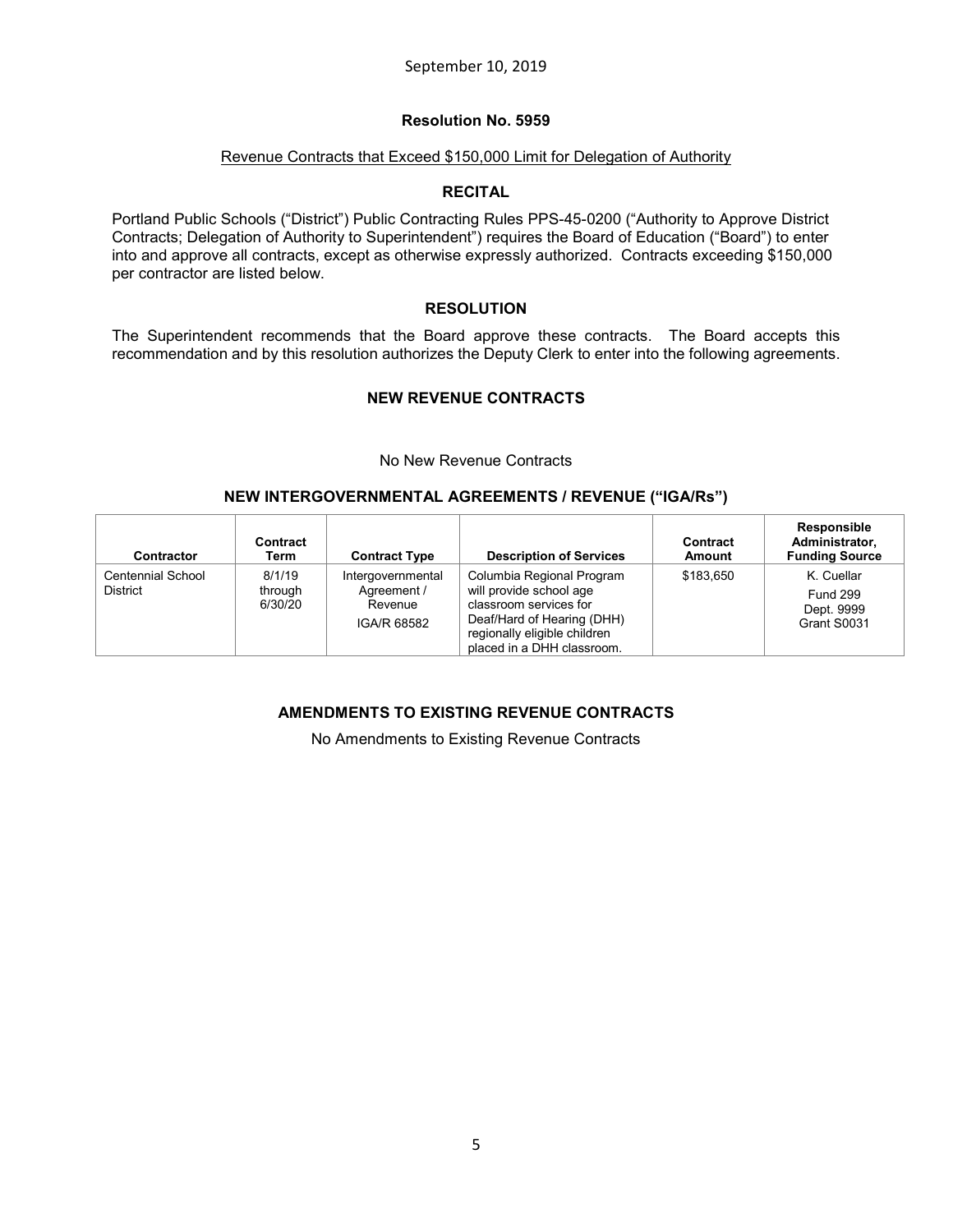September 10, 2019

# Other Matters Requiring Board Approval

Resolution Number 5960 through 5964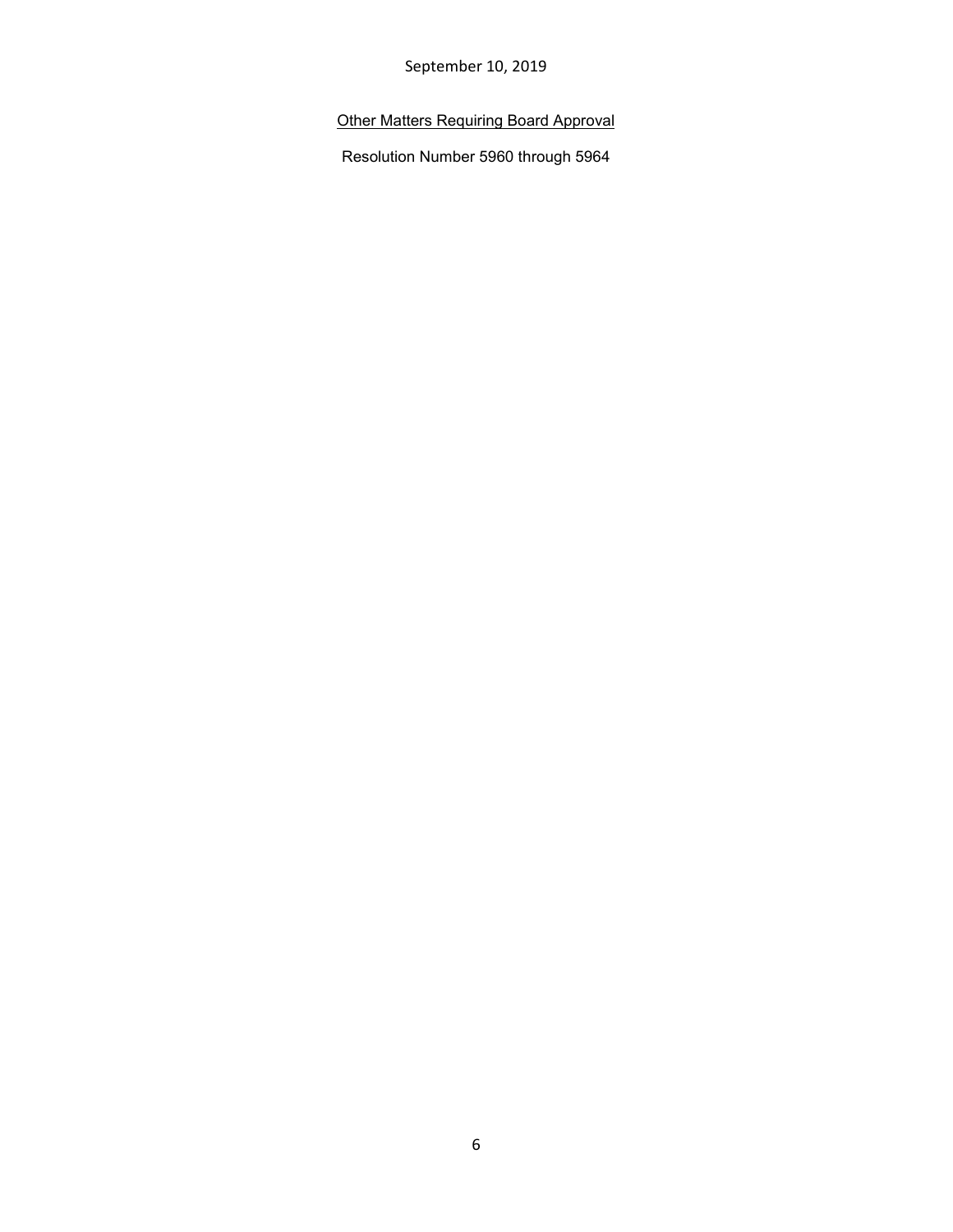## Resolution Authorizing Amendment to the Bond Accountability Committee Charter

# **RECITALS**

- A. As part of the 2012 Bond Program (Ballot Measure 26-144) Resolution 4651 created a Bond Accountability Committee to assist the board in monitoring the planning and progress of the 2012 Capital Bond Program.
- B. Resolution 5475 amended the Bond Accountability Committee Charter to extended the scope of the Committee to include monitoring the planning and progress of the 2017 Bond Program (Ballot Measure 26-193).
- C. On November 13, 2018 the board voted to amend the Bond Accountability Committee Charter to expand the number of Committee members to "7 to 10 members."

## **RESOLUTION**

1. The Board hereby adopts the amended Charter to expand the scope of the Committee to include review of future bond planning and cost development. Additional ancillary changes and clarifications are included as well.

# **RESOLUTION No. 5961**

## Confirming the name of Dr. Martin Luther King Jr. School

## **RECITALS**

- A. In 1999, the name of Martin Luther King Jr. School was abbreviated to King School by the Oregon Department of Education due to technical limitations of their data base at that time.
- B. At the June 22, 2016, meeting of the Portland Public Schools Board of Education, members of the King School community stated their desire to re-establish their school name to Martin Luther King Jr. School to honor the man for whom the school was named and who envisioned an excellent education for all children.
- C. On July 25, 2016, the Portland Public Schools Board of Education, passed resolution 5313, which re-established King School as Martin Luther King Jr. School.
- D. The community of Martin Luther King Jr. requests that the name of the school be corrected to Dr. Martin Luther King Jr. School to reflect his full name and title.

## **RESOLUTION**

The Board of Education for Portland Public Schools resolves that the name of Martin Luther King Jr. School be corrected to be Dr. Martin Luther King Jr. School.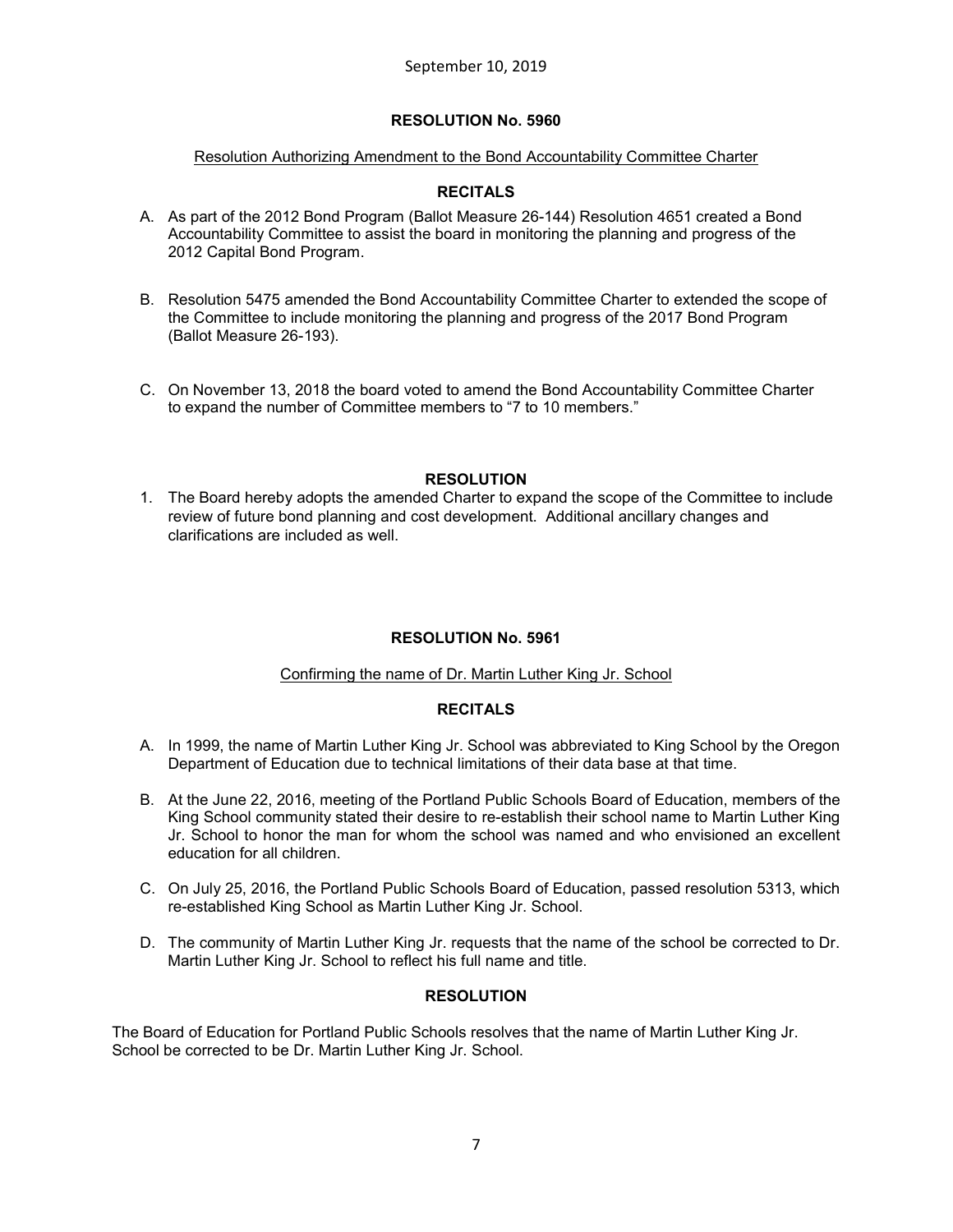Approving Board Member Travel to Council of Urban Boards of Education National Conference

# **RECITALS**

- A. Board Policy 1.40.070 requires Board approval for individual Board members to attend state or national meetings as representatives of the Board.
- B. The Council of Urban Boards of Education National Conference is holding their annual conference from September 26-28, 2019.
- C. The Board Chair has approved attendance at this Conference for Director Moore and Director Bailey.

# **RESOLUTION**

The Board affirms for Director Moore and Director Bailey to attend the Council of Urban Boards of Education National Conference in Miami, FL, September 26-28, 2019.

# **RESOLUTION No. 5963**

## Approving Board Member Travel to Council of Great City Schools Fall Conference

## **RECITALS**

- A. Board Policy 1.40.070 requires Board approval for individual Board members to attend state or national meetings as representatives of the Board.
- B. Portland Public Schools is a member of the Council of Great City Schools which is holding their annual Fall Conference from October 23-27, 2019.
- C. The Board Chair has approved attendance at this Conference for Director DePass, Director Moore, and Director Brim-Edwards.

## **RESOLUTION**

The Board affirms for Director Brim-Edwards, Director DePass, Director Kohnstamm, and Director Moore to attend the Council of Great City Schools Fall Conference in Louisville, KY, October 23-27, 2019.